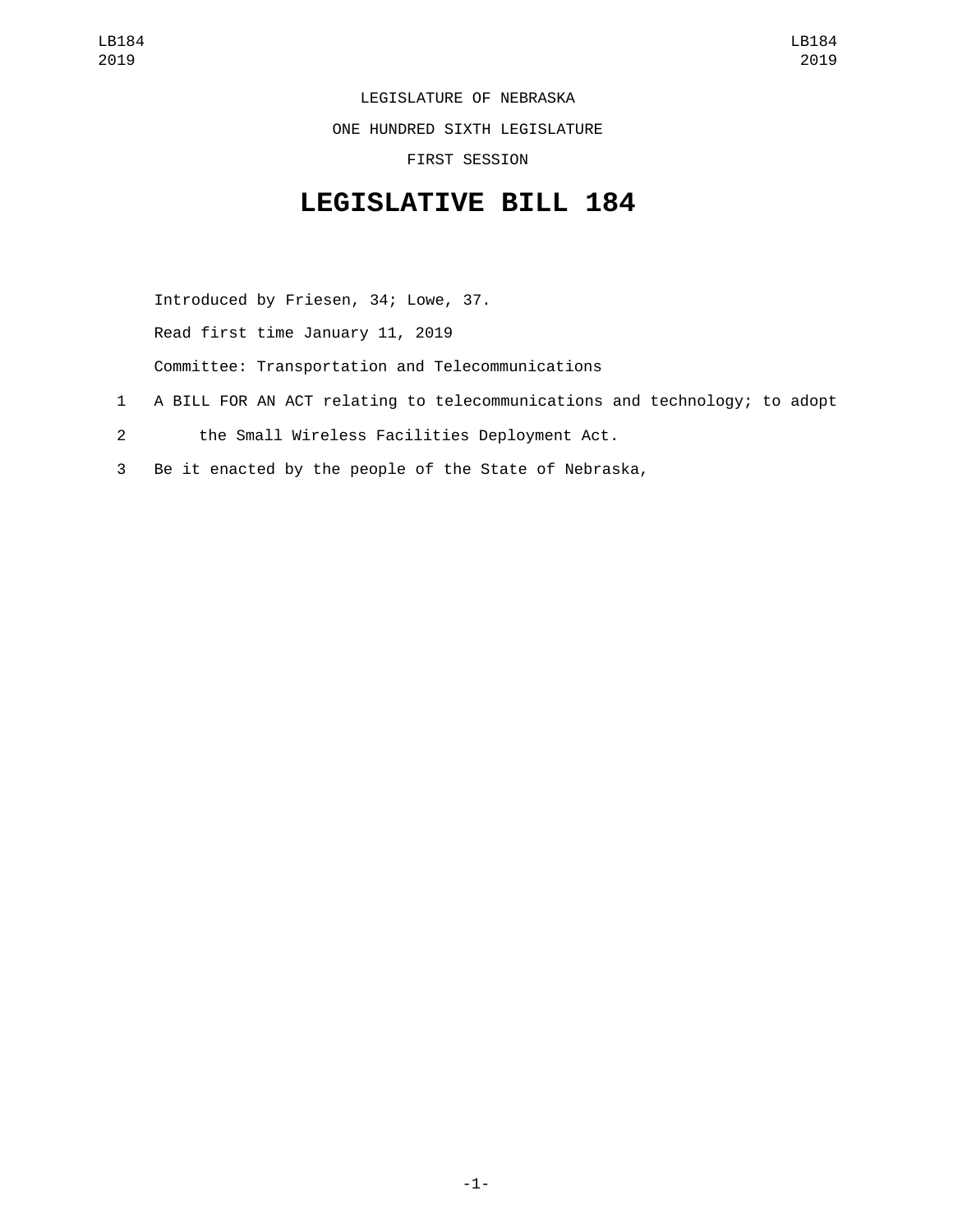| $\mathbf{1}$   | Section 1. Sections 1 to 41 of this act shall be known and may be         |
|----------------|---------------------------------------------------------------------------|
| $\overline{2}$ | cited as the Small Wireless Facilities Deployment Act.                    |
| 3              | Sec. 2. The Legislature finds and declares that:                          |
| 4              | (1) The deployment of small wireless facilities and other next-           |
| 5              | generation wireless facilities is a matter of statewide concern and       |
| 6              | interest and public policy;                                               |
| $\overline{7}$ | (2) Wireless products and services are a significant and continually      |
| 8              | growing part of the state's economy. Encouraging the development of       |
| 9              | strong and robust wireless communications networks throughout the state   |
| 10             | is necessary to address public need and policy and is integral to the     |
| 11             | state's economic competitiveness;                                         |
| 12             | Rapid deployment of small wireless facilities will serve<br>(3)           |
| 13             | numerous important statewide goals and public policy, including meeting   |
| 14             | growing consumer demand for wireless data, increasing competitive options |
| 15             | for communications services available to the state's residents, improving |
| 16             | the ability of the state's residents to communicate with other residents  |
| 17             | and with their state and local governments, and promoting public safety;  |
| 18             | Small wireless facilities, including facilities commonly<br>(4)           |
| 19             | referred to as small cells and distributed antenna systems, are deployed  |
| 20             | most effectively in public rights-of-way;                                 |
| 21             | <u>(5) To meet the public need and policy and key objectives of the </u>  |
| 22             | Small Wireless Facilities Deployment Act, wireless providers must have    |
| 23             | access to the public rights-of-way to densify their networks and provide  |
| 24             | next-generation wireless services;                                        |
| 25             | (6) Uniform procedures, rates, and fees for the permitting and            |
| 26             | deployment of small wireless facilities in public rights-of-way and on    |
| 27             | authority infrastructure, including poles, throughout the state are       |
| 28             | reasonable and will encourage the development of robust next-generation   |
| 29             | wireless networks for the benefit of residents throughout the state; and  |
| 30             | (7) The procedures, rates, and fees in the Small Wireless Facilities      |
| 31             | Deployment Act, together with any taxes, fees, or charges imposed under   |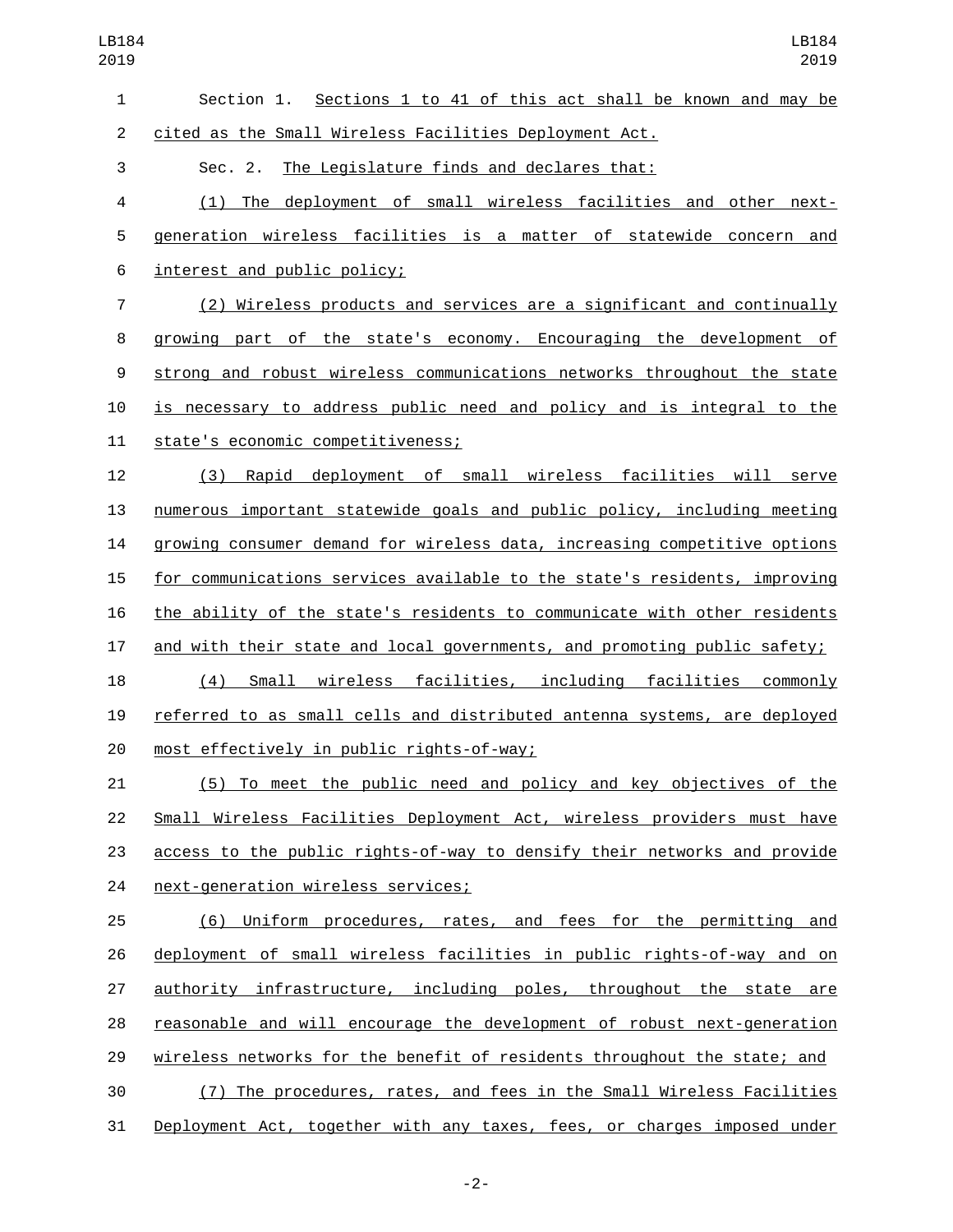| $\mathbf{1}$   | section 86-704, are fair and reasonable when viewed from the perspective        |
|----------------|---------------------------------------------------------------------------------|
| $\overline{2}$ | of the state's residents and the state's interest in having robust,             |
| 3              | reliable, and technologically advanced wireless networks, and reflect a         |
| 4              | balancing of the interests of the wireless providers deploying new              |
| 5              | facilities and the interests of authorities in receiving fair value by          |
| 6              | recovering their costs of managing access to the public rights-of-way and       |
| $\overline{7}$ | the attachment space provided on authority infrastructure.                      |
| 8              | For purposes of the Small Wireless Facilities Deployment<br>Sec. 3.             |
| 9              | Act, the definitions in sections 4 to 31 of this act apply.                     |
| 10             | Antenna means communications equipment that transmits or<br>Sec. 4.             |
| 11             | receives electromagnetic radio frequency signals used in the provision of       |
| 12             | wireless services.                                                              |
| 13             | Sec. 5. Applicable codes means uniform building, fire, electrical,              |
| 14             | plumbing, or mechanical codes adopted by a recognized national code             |
| 15             | organization or local amendments to those codes enacted solely to address       |
| 16             | imminent threats of destruction of property or injury to persons.               |
| 17             | Applicant means any person who submits an application and<br>Sec. 6.            |
| 18             | is a wireless provider.                                                         |
| 19             | Sec. 7. Application means a request submitted by an applicant to an             |
| 20             | <u>authority (1) for a permit to collocate small wireless facilities or (2)</u> |
| 21             | to approve the installation, modification, or replacement of a utility          |
| 22             | pole or wireless support structure.                                             |
| 23             | Sec. 8. Authority means the State of Nebraska or any agency,                    |
| 24             | county, city, village, or other political subdivision thereof, except as        |
| 25             | otherwise excluded herein. Authority does not include public power              |
| 26             | suppliers, rural public power suppliers, or state courts having                 |
| 27             | jurisdiction over an authority.                                                 |
| 28             | Sec. 9. Authority pole means a utility pole owned, managed, or                  |
| 29             | operated by or on behalf of an authority.                                       |
| 30             | Collocate or collocation means to install, mount,<br>10.<br>Sec.                |

maintain, modify, operate, or replace wireless facilities on or adjacent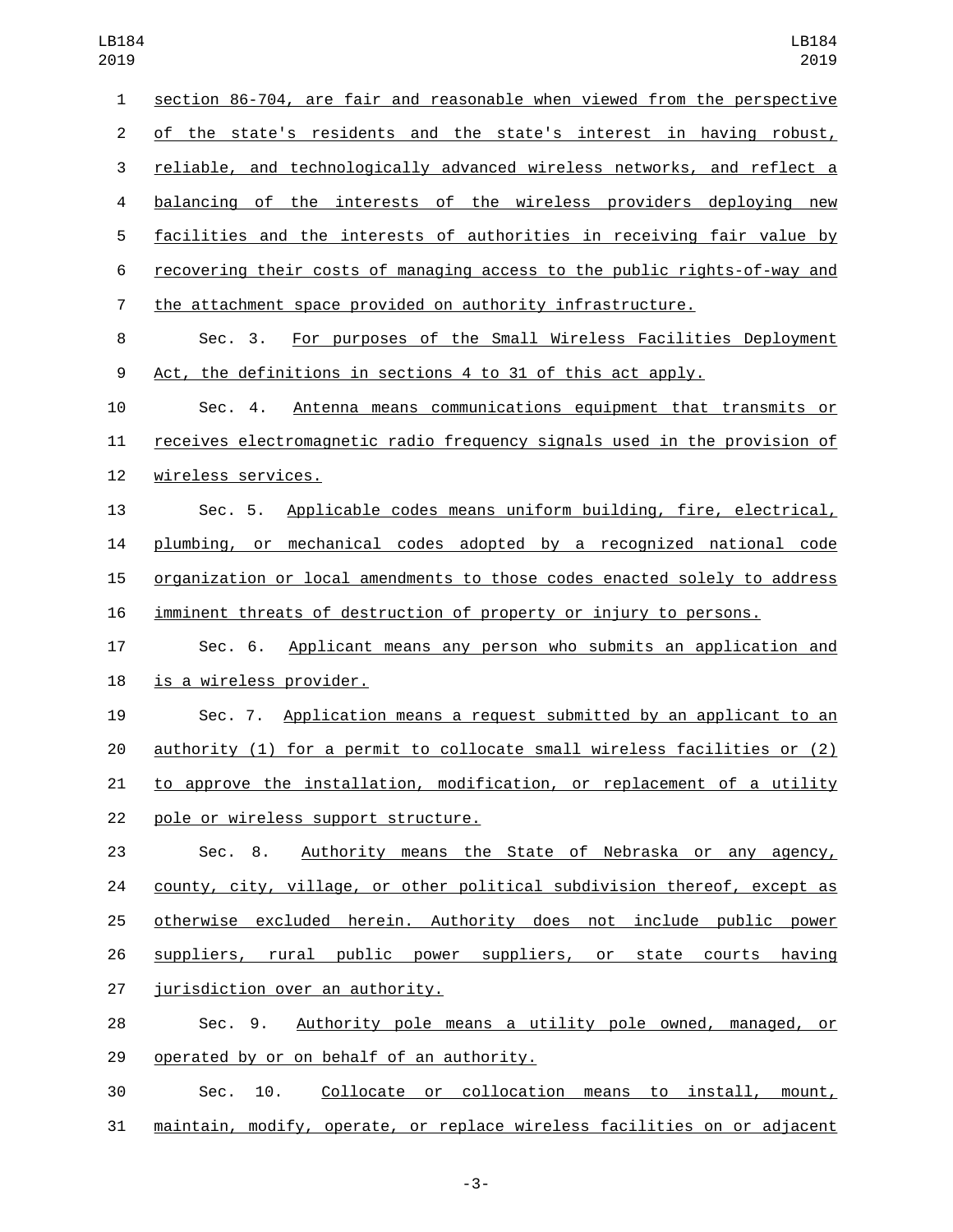| $\mathbf{1}$   | to a wireless support structure or utility pole.                               |
|----------------|--------------------------------------------------------------------------------|
| $\overline{2}$ | Sec. 11. Communications service provider means a cable operator as             |
| 3              | defined in 47 U.S.C. 522, a provider of information service as defined in      |
| 4              | 47 U.S.C. 153, or a telecommunications carrier as defined in 47 U.S.C.         |
| 5              | 153, as such sections existed on January 1, 2019. Communications service       |
| 6              | provider includes a wireless provider.                                         |
| $\overline{7}$ | Sec. 12. Decorative pole means an authority pole that is specially             |
| 8              | designed and placed for aesthetic purposes and on which no appurtenances       |
| 9              | <u>or attachments other than a small wireless facility, specially designed</u> |
| 10             | informational or directional signage, or temporary holiday or special          |
| 11             | event attachments have been placed or are permitted to be placed               |
| 12             | according to nondiscriminatory municipal rules or codes.                       |
| 13             | Sec. 13. Fee means a one-time, nonrecurring charge.                            |
| 14             | Sec. 14. Historic district means a group of buildings, properties,             |
| 15             | or sites that are either listed in the National Register of Historic           |
| 16             | Places or formally determined eligible for listing by the Keeper of the        |
| 17             | National Register, in accordance with the Nationwide Programmatic              |
| 18             | Agreement codified at 47 C.F.R. part 1, Appendix C, as such regulation         |
| 19             | existed on January 1, 2019.                                                    |
| 20             | Law means federal, state, or local law, statute, common<br>Sec. 15.            |
| 21             | law, code, rule, regulation, order, or ordinance.                              |
| 22             | Microwireless facility means a small wireless facility<br>Sec. 16.             |
| 23             | that is not larger in dimension than twenty-four inches in length,             |
| 24             | fifteen inches in width, and twelve inches in height and any exterior          |
| 25             | antenna is no longer than eleven inches.                                       |
| 26             | Permit means a written authorization required by an<br>Sec. 17.                |
| 27             | authority to perform an action or initiate, continue, or complete a            |
| 28             | project.                                                                       |
| 29             | Sec. 18. Person means an individual, a corporation, a limited                  |
| 30             | liability company, a partnership, an association, a trust, or any other        |
| 31             | entity or organization, including an authority.                                |

-4-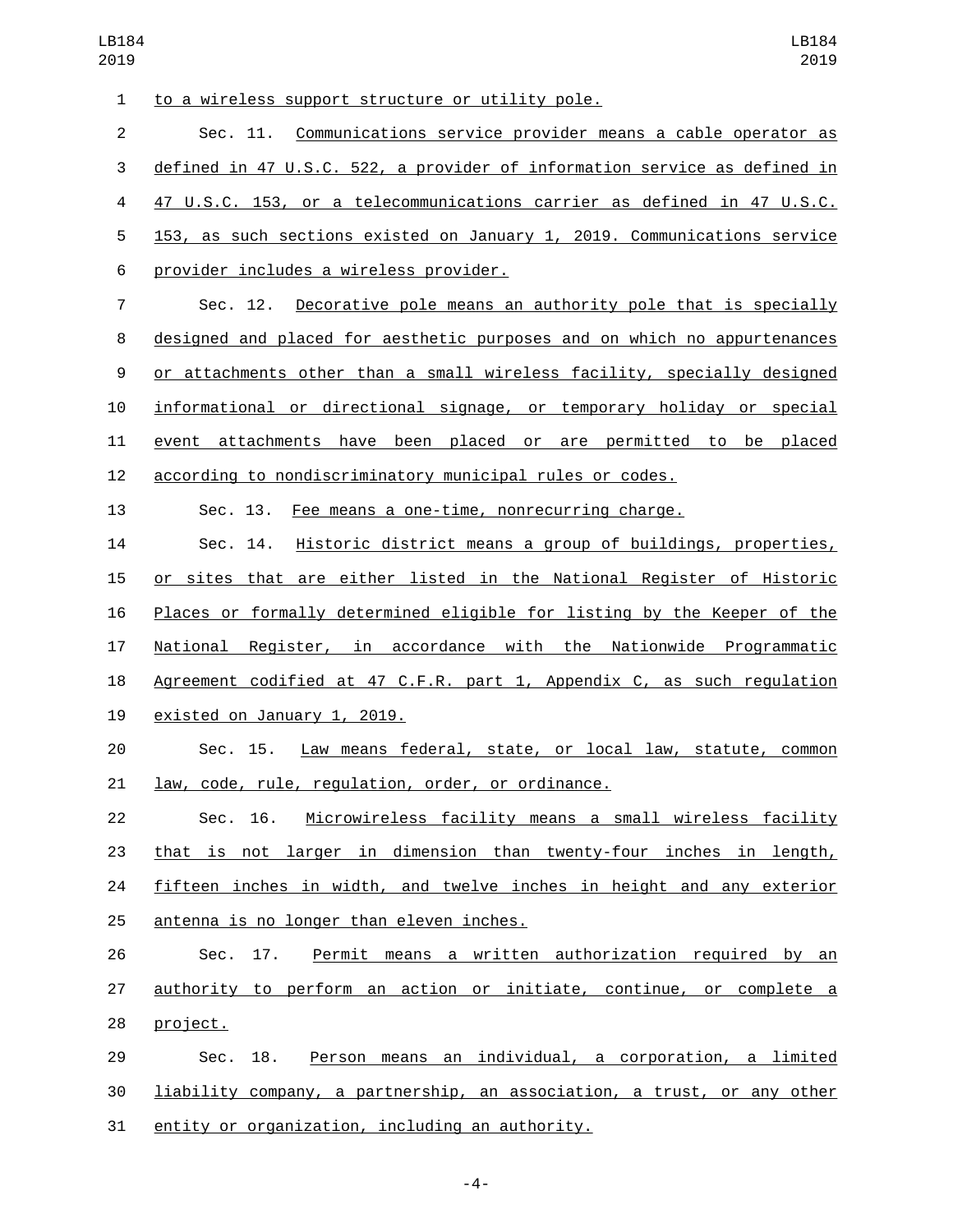Sec. 19. Public power supplier means a public power district or any other governmental entity providing electric service. Public power supplier does not include a municipality, a municipal electric utility or 4 system, or a rural public power supplier.

5 Sec. 20. Rate means a recurring charge.

 Sec. 21. Right-of-way means the area on, below, or above a public roadway, highway, street, sidewalk, alley, dedicated utility easement, or similar property, but not including a freeway as defined in section 39-1302, the National System of Interstate and Defense Highways, or a private easement. Right-of-way does not include any easement, right-of- way, or other property right owned or acquired by a public power supplier for which the public power supplier does not have the legal or contractual right to install, replace, and maintain a wireless support structure, a wireless facility, or a small wireless facility.

 Sec. 22. Rural public power supplier means a public power district, a public power and irrigation district, an electric cooperative, or an electric membership association, that does not provide electric service to any city of the metropolitan, primary, or first class.

 Sec. 23. Small wireless facility means a wireless facility that meets both of the following qualifications: (1) Each wireless provider's antenna could fit within an enclosure of no more than six cubic feet in 22 volume and (2) all other wireless equipment associated with the wireless facility, whether ground-mounted or pole-mounted, is cumulatively no more than twenty-eight cubic feet in volume. The following types of associated ancillary equipment are not included in the calculation of equipment volume: Electric meters, concealment elements, telecommunications demarcation boxes, grounding equipment, power transfer switches, cut-off switches, and vertical cable runs for the connection of power and other 29 services.

 Sec. 24. Technically feasible means that by virtue of engineering or spectrum usage, the proposed placement for a small wireless facility,

-5-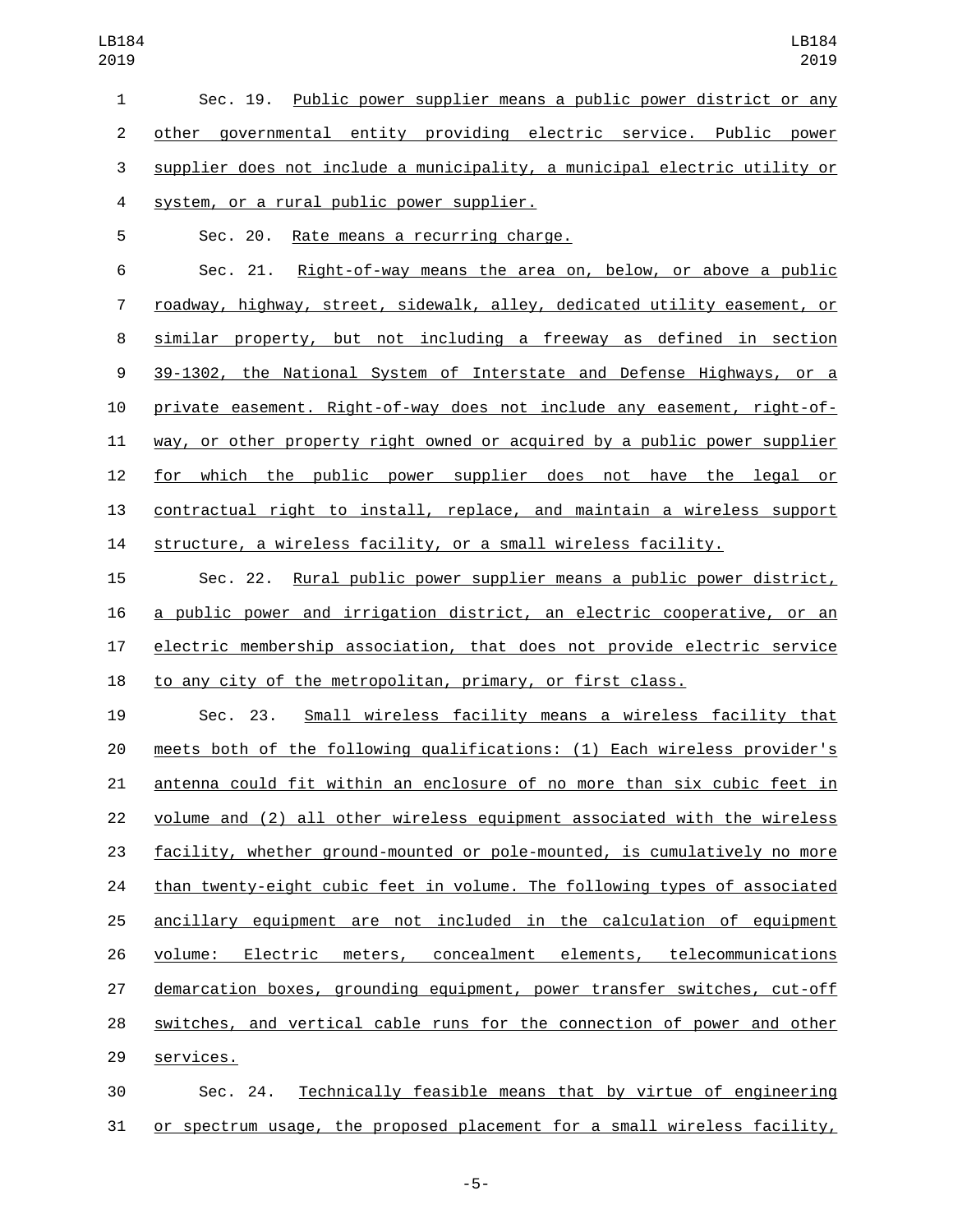or its design or site location, can be implemented without a reduction in 2 the functionality of the small wireless facility.

 Sec. 25. Utility pole means a pole or similar structure that is or may be used, in whole or in part, by or for wireline communications, lighting, traffic control, signage, or a similar function, or for the collocation of small wireless facilities, except that utility pole does not include (1) wireless support structures, (2) any transmission infrastructure owned or operated by a public power supplier or a rural public power supplier, and (3) any distribution or communications infrastructure owned or operated by a rural public power supplier.

 Sec. 26. (1) Wireless facility means equipment at a fixed location that enables wireless communications between user equipment and a communications network, including (a) equipment associated with wireless communications and (b) radio transceivers, antennas, coaxial or fiber- optic cable, regular and backup power supplies, and comparable equipment, regardless of technological configuration. Wireless facility includes 17 small wireless facilities.

 (2) Wireless facility does not include (a) the structure or improvements on, under, or within which the equipment is collocated or (b) coaxial or fiber-optic cable that is between wireless structures or utility poles or that is otherwise not immediately adjacent to, or 22 directly associated with, a particular antenna.

 Sec. 27. Wireless infrastructure provider means any person, including a person authorized to provide telecommunications service in the State of Nebraska, that builds or installs wireless communication transmission equipment, wireless facilities, or wireless support structures, but that is not a wireless services provider.

 Sec. 28. Wireless provider means a wireless infrastructure provider 29 or a wireless services provider.

 Sec. 29. Wireless services means any services, whether mobile or at a fixed location, provided to the public using wireless facilities.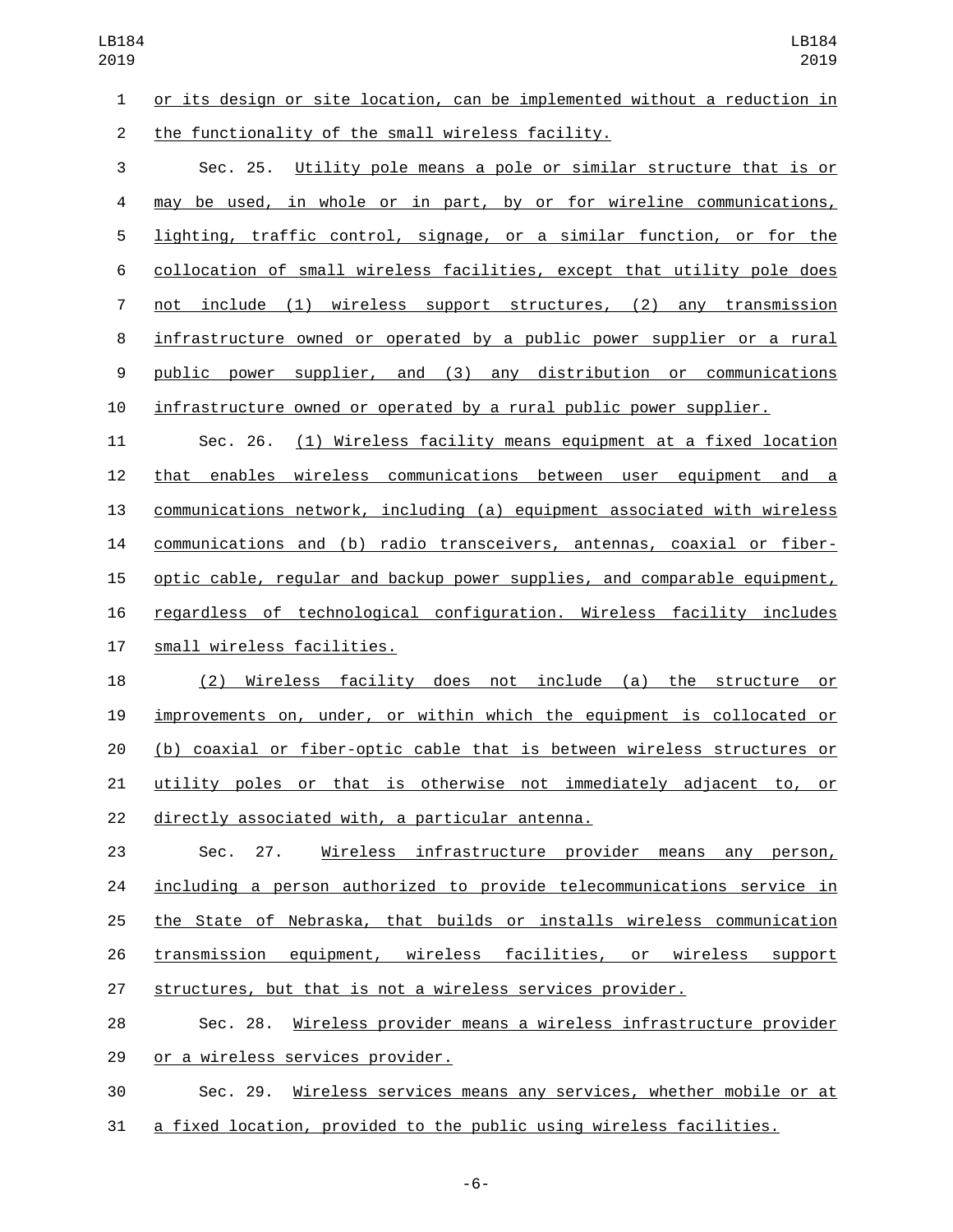| 1              | Sec. 30.<br>Wireless services provider means a person who provides        |
|----------------|---------------------------------------------------------------------------|
| $\overline{2}$ | wireless services.                                                        |
| 3              | Wireless support structure means a structure such as a<br>Sec. 31.        |
| 4              | guyed or self-supporting tower, billboard, building, or other existing or |
| 5              | proposed structure designed to support or capable of supporting wireless  |
| 6              | facilities other than a structure designed solely for the collocation of  |
| $\overline{7}$ | small wireless facilities. Wireless support structure does not include a  |
| 8              | utility pole.                                                             |
| 9              | Sec. 32. (1) This section applies only to activities of a wireless        |
| 10             | provider within the right-of-way to deploy small wireless facilities and  |
| 11             | associated utility poles.                                                 |
| 12             | (2) An authority shall not enter into an exclusive arrangement with       |
| 13             | any person for use of the right-of-way for the collocation of small       |
| 14             | wireless facilities or the installation, maintenance, marketing,          |
| 15             | modification, operation, or replacement of utility poles.                 |
| 16             | (3) An authority may only charge a wireless provider the rate or fee      |
| 17             | provided in section 35 of this act for the use of the right-of-way for    |
| 18             | the collocation of small wireless facilities or the installation,         |
| 19             | maintenance, modification, operation, or replacement of a utility pole in |
| 20             | the right-of-way if the authority charges other entities for use of the   |
| 21             | right-of-way. An authority may, on a nondiscriminatory basis, refrain     |
| 22             | from charging any rate to a wireless provider for the use of the right-   |
| 23             | $of$ -way.                                                                |
| 24             | (4) Except as provided in this section, a wireless provider shall         |
| 25             | have the right, as a permitted use not subject to zoning review or        |
| 26             | approval, to collocate small wireless facilities and install, maintain,   |
| 27             | modify, operate, and replace utility poles along, across, upon, and under |
| 28             | the right-of-way so long as such facilities and poles do not obstruct or  |
| 29             | hinder the usual travel or public safety on such right-of-way or obstruct |
| 30             | the legal use of such right-of-way by utilities or the safe operation of  |
| 31             | their systems and provision of service.                                   |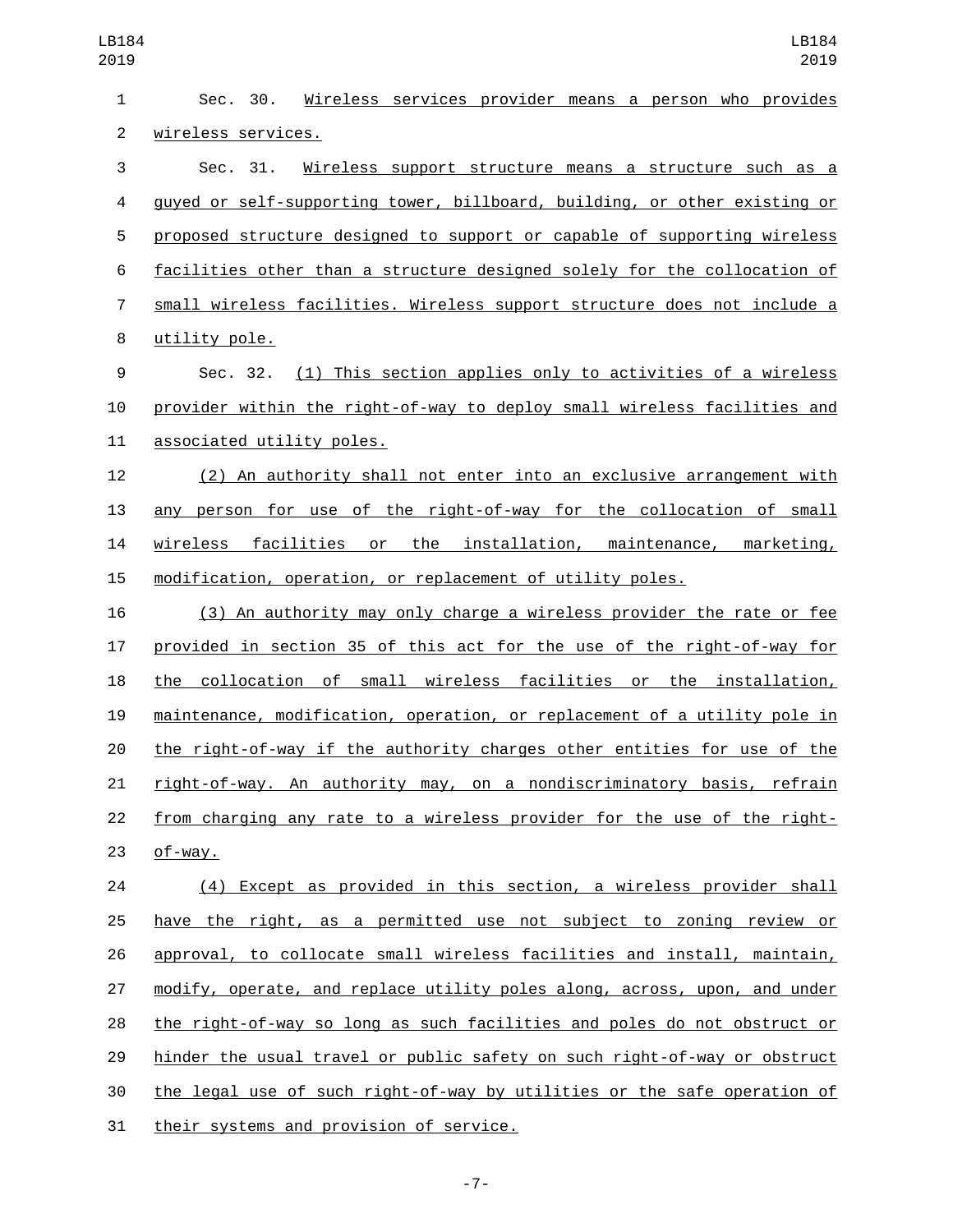| 1              | (5) Each new or modified utility pole installed in the right-of-way        |
|----------------|----------------------------------------------------------------------------|
| $\overline{2}$ | shall not exceed the greater of ten feet in height above the tallest       |
| 3              | existing utility pole in place as of the effective date of this act        |
| 4              | located within five hundred feet of the new pole in the same right-of-way  |
| 5              | or fifty feet above ground level. New small wireless facilities in the     |
| 6              | right-of-way shall not extend more than ten feet above an existing         |
| 7              | utility pole in place as of the effective date of this act or, for small   |
| 8              | wireless facilities on a new utility pole, above the height permitted for  |
| 9              | a new utility pole under this subsection. A wireless provider shall have   |
| 10             | the right to collocate a small wireless facility and install, maintain,    |
| 11             | modify, operate, and replace a utility pole that exceeds these height      |
| 12             | limits along, across, upon, and under the right-of-way, subject to this    |
| 13             | section and applicable zoning regulations.                                 |
| 14             | (6) A wireless provider may replace a decorative pole when necessary       |
| 15             | to collocate a small wireless facility, except that any replacement pole   |
| 16             | shall reasonably conform to the design aesthetics of the decorative pole   |
| 17             | being replaced.                                                            |
| 18             | (7) Except as provided in subsections (4) and (5) of section 33 of         |
| 19             | this act and except for facilities excluded from evaluation for effects    |
| 20             | on historic properties under 47 C.F.R. $1.1307(a)(4)$ , as such regulation |
| 21             | January 1, 2019, an authority may require reasonable,<br>existed on        |
| 22             | technically feasible, nondiscriminatory, and technologically neutral       |
| 23             | design or concealment measures in a historic district established prior    |
| 24             | to January 1, 2019. Any such design or concealment measures shall not      |
| 25             | have the effect of prohibiting any wireless provider's technology or be    |
| 26             | considered a part of the small wireless facility for purposes of the size  |
| 27             | restrictions of a small wireless facility.                                 |
| 28             | The authority shall be competitively neutral in<br><u>its</u><br>(8)       |
|                |                                                                            |

 administration and regulation related to the management of the right-of- way with regard to users of the right-of-way, including ensuring that terms of use are reasonable, nondiscriminatory, and compliant with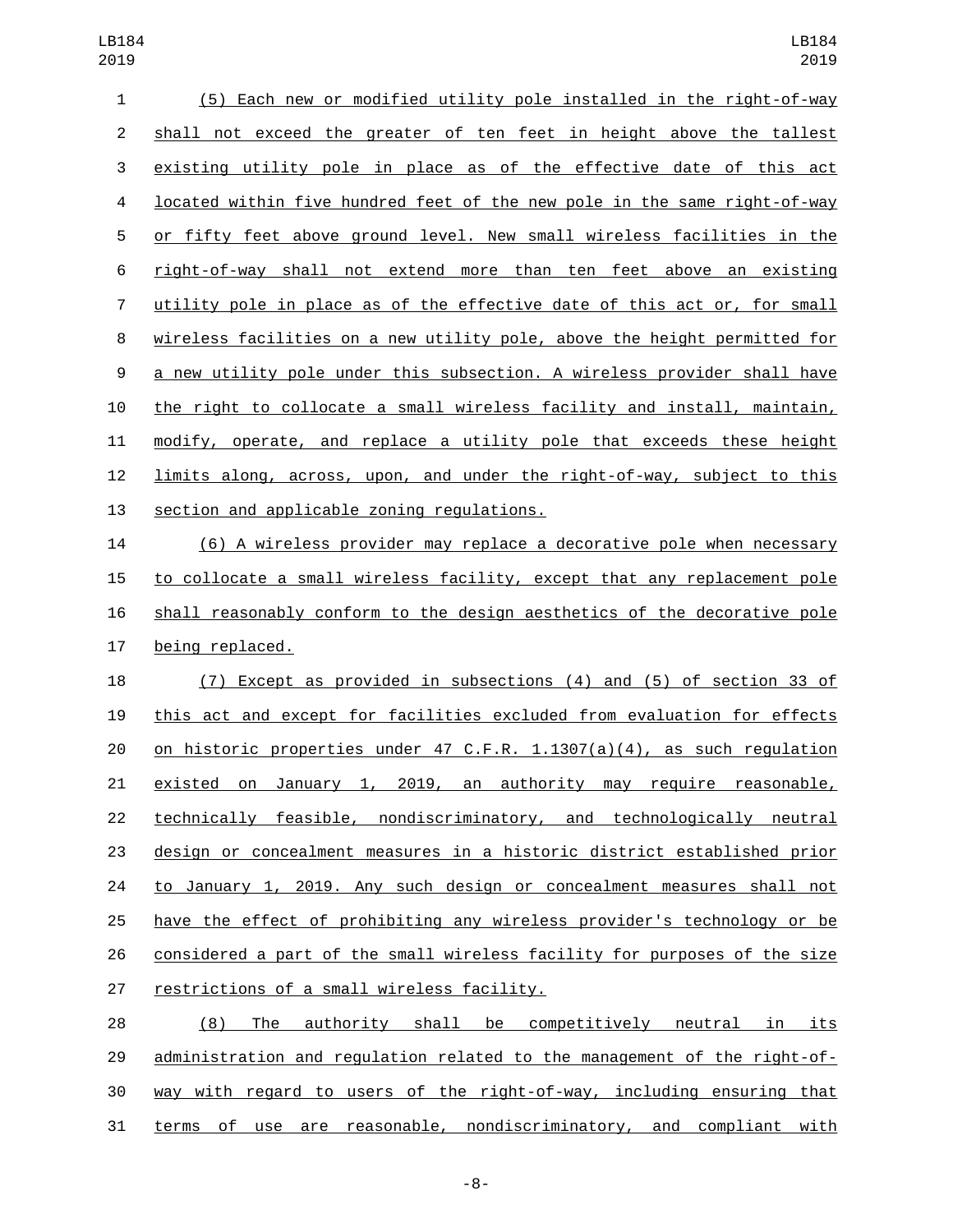1 applicable law. (9) The authority may require a wireless provider to repair all damage to the right-of-way directly caused by the activities of the wireless provider in the right-of-way and to return the right-of-way to its functional equivalence before the damage pursuant to the competitively neutral and reasonable requirements and specifications of the authority. If the wireless provider fails to make the repairs required by the authority within a reasonable time after written notice, the authority may effect those repairs and charge the applicable party 10 the reasonable, documented cost of such repairs. Sec. 33. (1) This section applies to the permitting of small wireless facilities within or outside the right-of-way as specified in subsection (3) of this section and to the permitting of the installation, modification, and replacement of utility poles by a wireless provider 15 within the right-of-way. (2) Except as provided in the Small Wireless Facilities Deployment Act, an authority shall not prohibit, regulate, or charge for the 18 collocation of small wireless facilities. (3) Small wireless facilities shall be classified as permitted uses and not subject to zoning review or approval if they are collocated within the right-of-way in any zone, or outside the right-of-way in property not zoned and used exclusively for single-family residential use. Small wireless facilities to be located in an airport hazard area as defined by section 3-301 shall comply with any regulations governing such 25 area. (4) An authority may require an applicant to obtain one or more permits to collocate a small wireless facility or install a new, modified, or replacement utility pole associated with a small wireless facility as provided in section 32 of this act. Such permits shall be of general applicability and not apply exclusively to wireless facilities.

An authority shall receive applications for, process, and issue such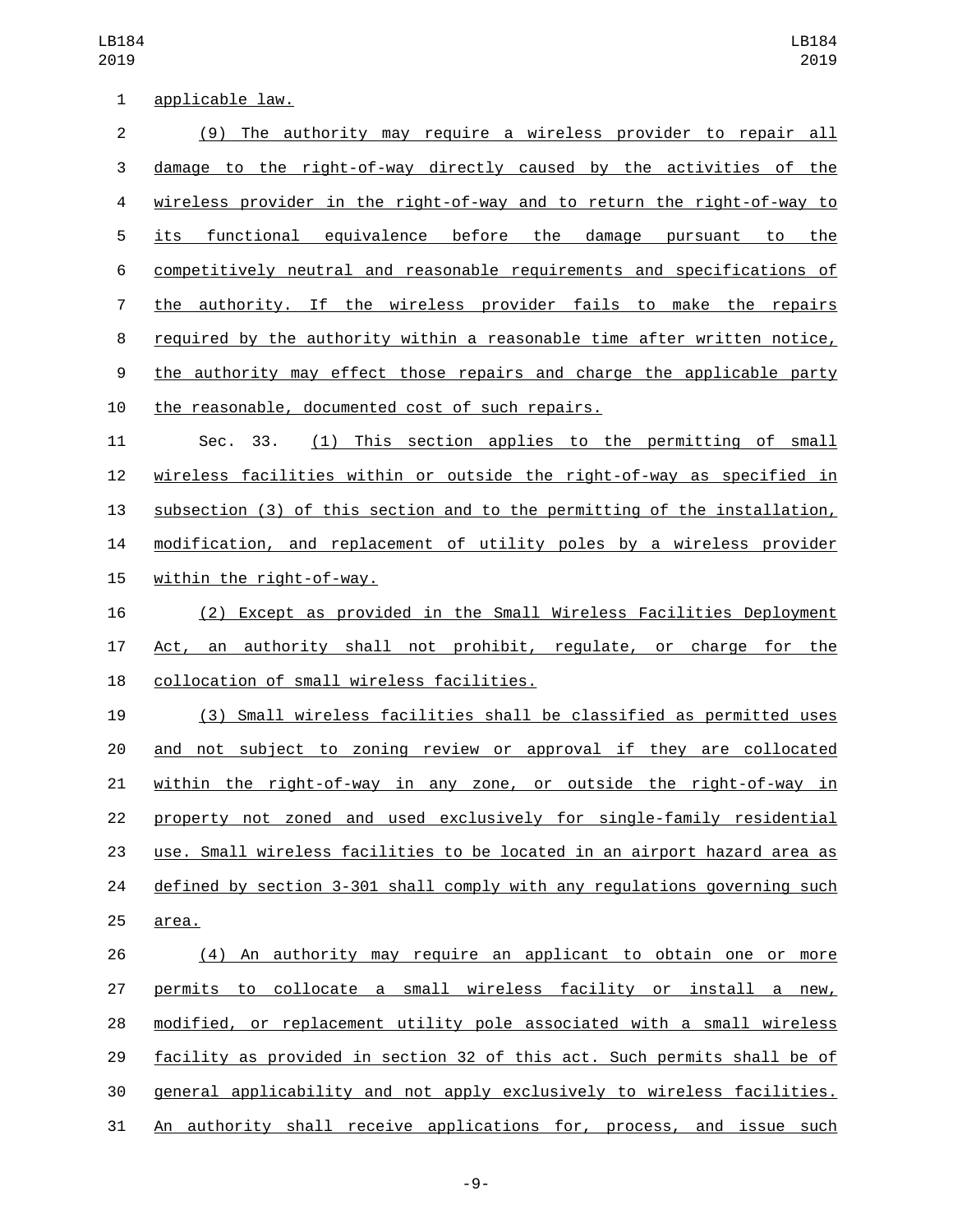1 permits subject to the following requirements:

 (a) An authority shall not directly or indirectly require an applicant to perform services or provide goods unrelated to the permit, such as in-kind contributions to the authority including reserving fiber, 5 conduit, or pole space for the authority;

 (b) An applicant shall not be required to provide more information to obtain a permit than a communications service provider that is not a wireless provider, except that an applicant may be required to include construction and engineering drawings and information demonstrating compliance with the criteria in subdivision (h) of this subsection;

 (c) An authority may propose a technically feasible alternate utility pole location but shall not require the placement of small wireless facilities on any specific utility pole or category of poles or require multiple antenna systems on a single utility pole;

 (d) An authority shall not limit the placement of small wireless facilities by minimum horizontal separation distances;

 (e) An authority may require an applicant to include an attestation that the small wireless facilities will be operational for use by a wireless services provider within one year after the permit issuance date unless the authority and the applicant agree to extend this period or a delay is caused by lack of commercial power or communications transport 22 facilities to the site;

 (f) Within ten days after receiving an application, an authority shall determine and notify the applicant in writing whether the application is complete. If an application is incomplete, the authority shall specifically identify the missing information in writing. The processing deadline in subdivision (g) of this subsection is tolled from the time the authority sends the notice of incompleteness to the time the applicant provides the missing information. The processing deadline also may be tolled by agreement of the applicant and the authority;

(g) An application shall be processed on a nondiscriminatory basis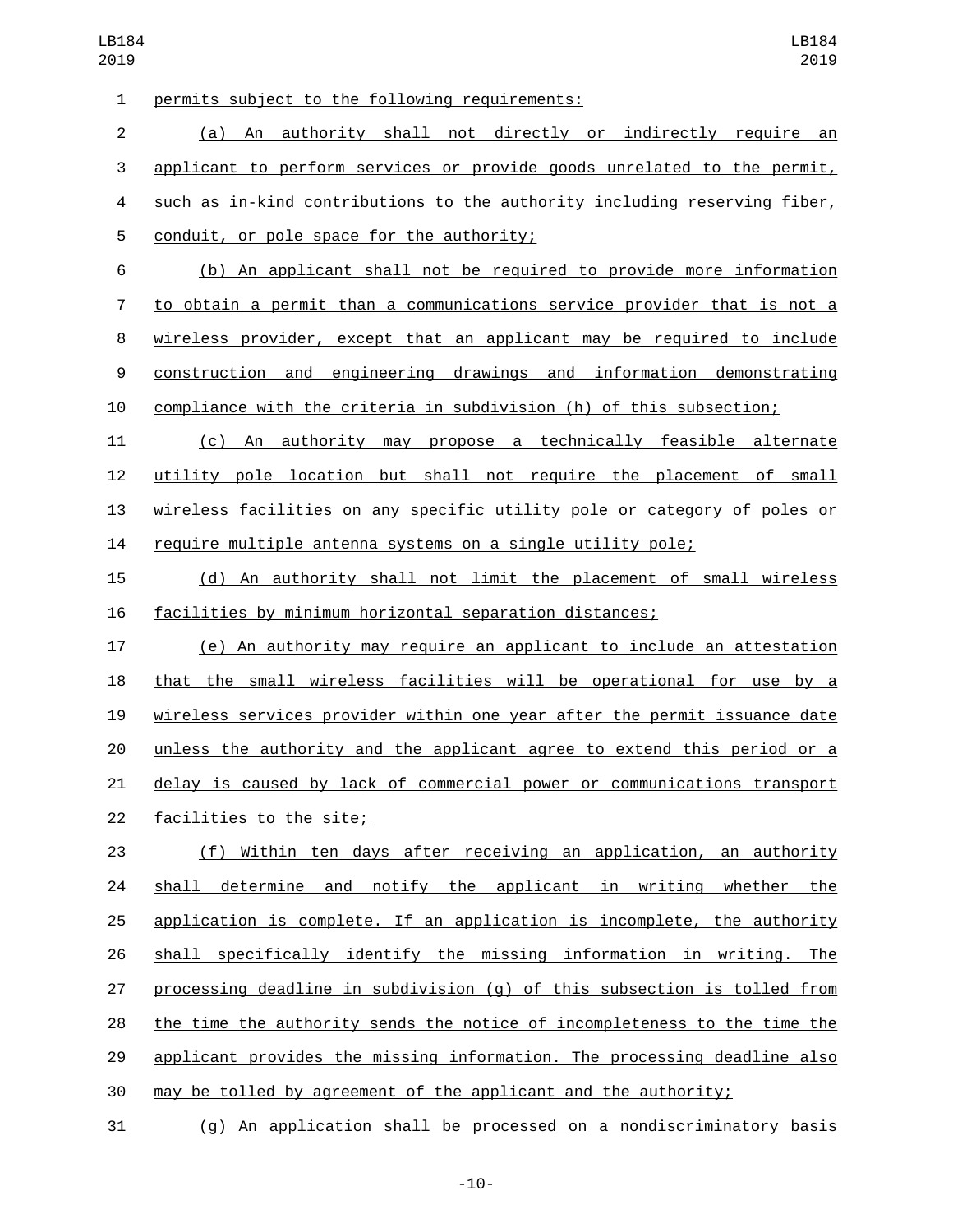| $\mathbf{1}$     | approved if the authority fails to approve or deny the<br>deemed<br>and   |
|------------------|---------------------------------------------------------------------------|
| $\overline{2}$   | application within ninety days after receipt of the application. Upon     |
| 3                | mutual agreement between the applicant and the authority, an authority    |
| 4                | may extend the period for consideration of an application for thirty      |
| 5                | days;                                                                     |
| 6                | (h) An authority may deny a proposed collocation of a small wireless      |
| 7                | facility or installation, modification, or replacement of a utility pole  |
| 8                | that meets the requirements of section 32 of this act only if the         |
| $\boldsymbol{9}$ | proposed application:                                                     |
| 10               | (i) Materially and demonstrably interferes with the safe operation        |
| 11               | of traffic control equipment;                                             |
| 12               | (ii) Materially interferes with sight lines or clear zones for air        |
| 13               | or land transportation or pedestrians;                                    |
| 14               | (iii) Materially interferes with compliance with the federal              |
| 15               | Americans with Disabilities Act of 1990 or similar federal or state       |
| 16               | standards regarding pedestrian access or movement;                        |
| 17               | (iv) Fails to comply with reasonable and nondiscriminatory spacing        |
| 18               | requirements of general application adopted by ordinance that concern the |
| 19               | location of ground-mounted equipment and new utility poles. Such spacing  |
| 20               | requirements shall not prevent a wireless provider from serving any       |
| 21               | <u>location;</u>                                                          |
| 22               | (v) Fails to comply with applicable codes if they are of general          |
| 23               | applicability and do not apply exclusively to wireless facilities; or     |
| 24               | (vi) Designates the location of a new utility pole within seven feet      |
| 25               | in any direction of an electrical conductor unless the wireless provider  |
| 26               | obtains the written consent of the public power supplier that owns or     |
| 27               | manages the electrical conductor;                                         |
| 28               | (i) The authority shall document the basis for a denial, including        |
| 29               | the specific code provisions on which the denial was based, and send the  |
| 30               | documentation to the applicant on or before the day the authority denies  |
| 31               | the application. The applicant may cure the deficiencies identified by    |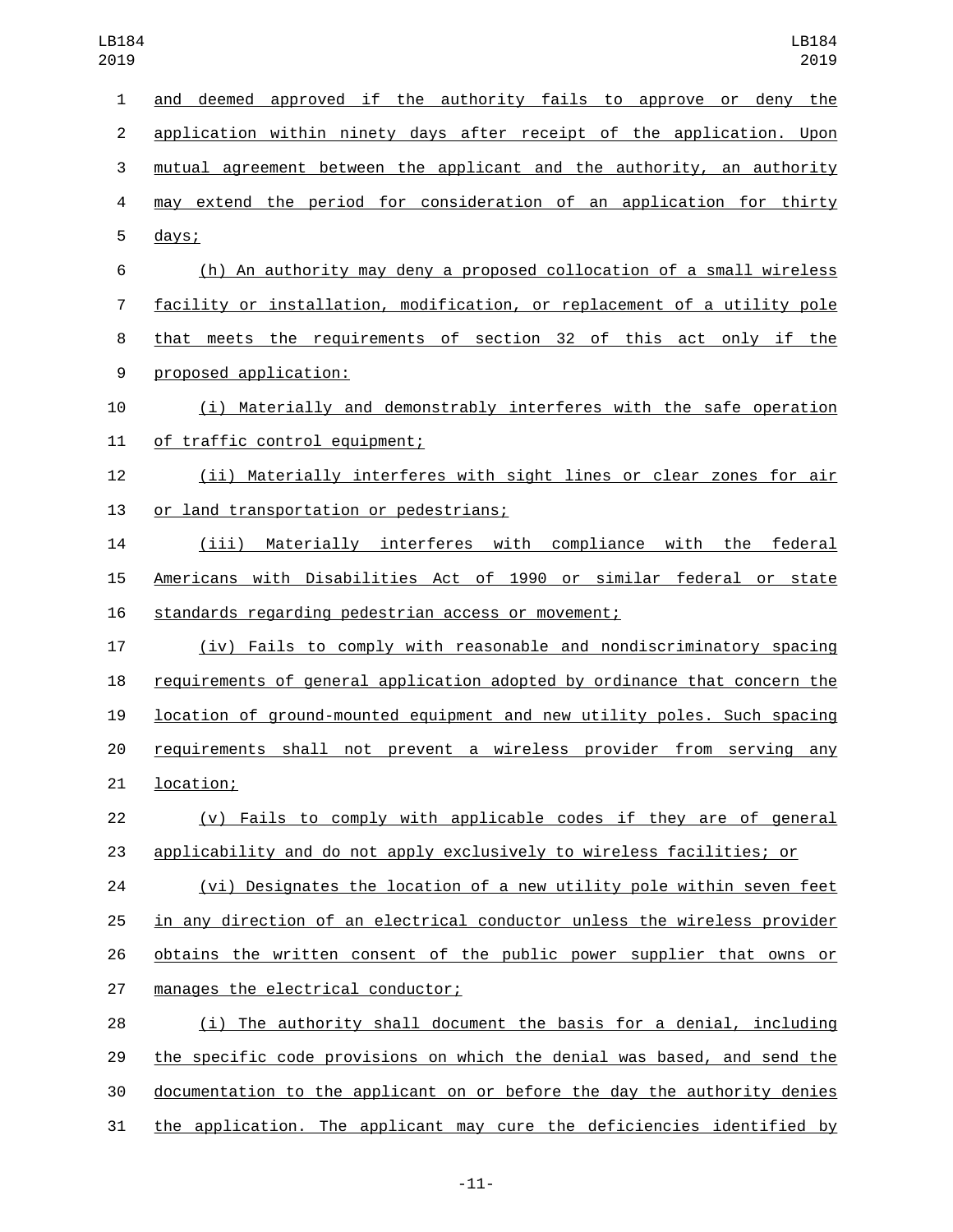the authority and resubmit the application within thirty days after the denial without paying an additional application fee. The authority shall approve or deny the revised application within thirty days. Any subsequent review shall be limited to the deficiencies cited in the 5 denial; (j) An applicant seeking to collocate small wireless facilities within the jurisdiction of a single authority may, at the applicant's discretion, file a consolidated application for multiple individual small wireless facilities instead of filing a separate application for each individual small wireless facility. Each small wireless facility within a consolidated application is subject to review, except that the denial of one or more small wireless facilities in a consolidated application shall not delay processing of any other small wireless facilities in the same application or be a basis to deny the consolidated application as a whole. If an applicant applies to construct or collocate several small wireless facilities within the jurisdiction of a single authority, the 17 authority shall: (i) Allow the applicant, at the applicant's discretion, to file a single set of documents that apply to all of the applicant's small 20 wireless facilities; and (ii) Render a decision regarding all of the applicant's small wireless facilities in a single administrative proceeding unless local 23 requirements require an elected or appointed body to render such 24 decision; (k) Installation or collocation for which a permit is granted pursuant to this section shall be completed within one year of the permit issuance date unless the authority and the applicant agree to extend this period or a delay is caused by the lack of commercial power or

 communications transport facilities at the site. Approval of an 30 application authorizes the applicant to:

(i) Undertake the installation or collocation; and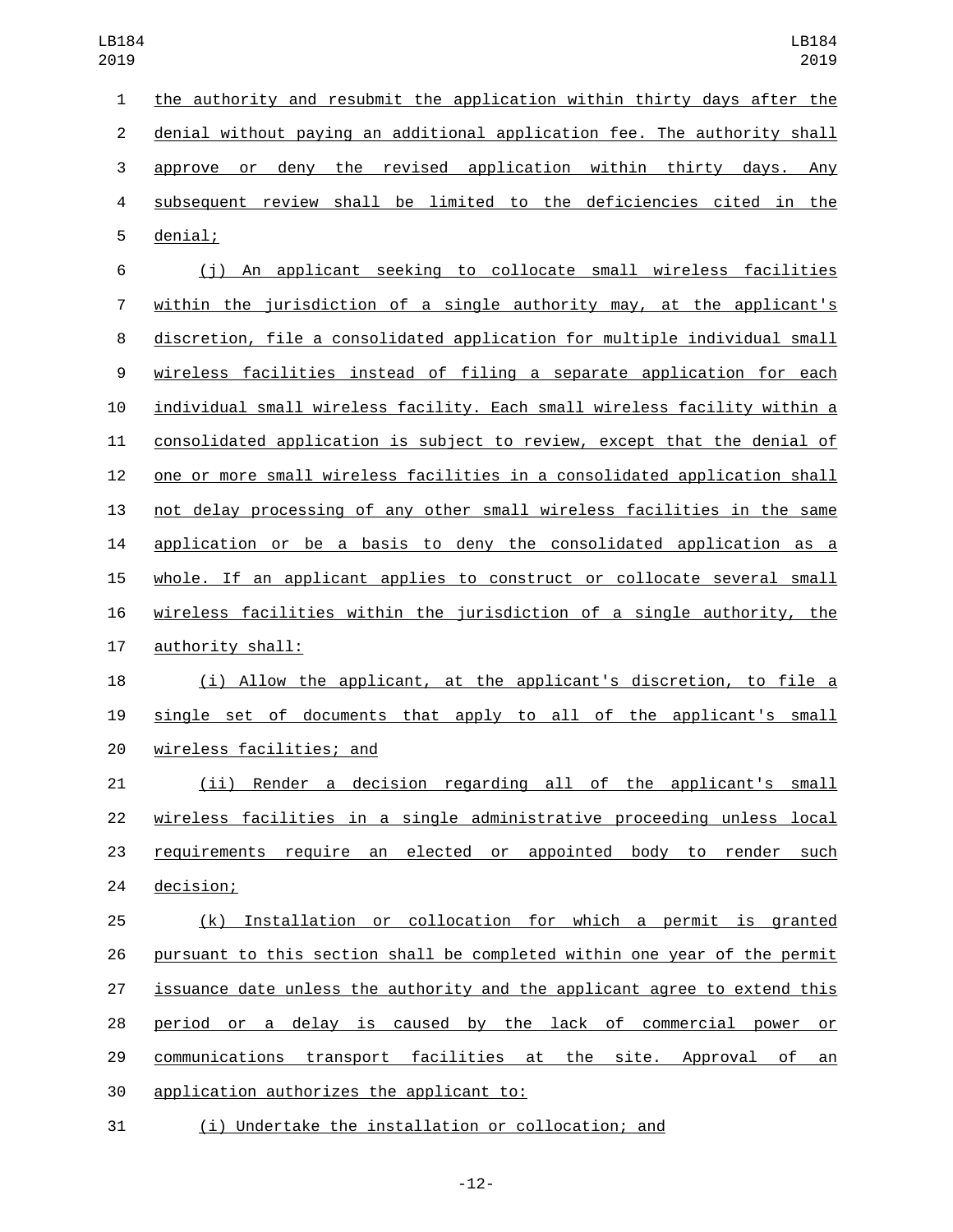| 1              | to applicable relocation requirements and<br>Subject<br>the<br>(i)       |
|----------------|--------------------------------------------------------------------------|
| 2              | applicant's right to terminate at any time, maintain and operate the     |
| 3              | small wireless facilities and any associated utility pole covered by the |
| 4              | permit for a period of not less than ten years. An authority shall renew |
| 5              | such permit for an equivalent duration so long as the applicant is in    |
| 6              | compliance with the criteria set forth in subdivision (h) of this        |
| $\overline{7}$ | subsection; and                                                          |
| 8              | An authority shall not institute a moratorium on filing,<br>(1)          |
| 9              | receiving, or processing applications or issuing permits or<br>other     |
| 10             | approvals, if any, for the collocation of small wireless facilities or   |
| 11             | the installation, modification, or replacement of utility poles to       |
| 12             | support small wireless facilities.                                       |
| 13             | $(5)(a)$ Notwithstanding any other provision of the Small Wireless       |
| 14             | Facilities Deployment Act, for any construction, operation, collocation, |

 or placement of wireless facilities, utility poles, or wireless support structures that occurs above, across, under, or upon a state or federal highway or upon a state-owned utility pole or wireless support structure, the application process, location, and installation of such facilities, poles, or structures, as such pertain to the present and future use of the right-of-way or state-owned poles or wireless support structures for highway purposes, shall be subject to the rules and regulations, guidance documents, and usual and customary permit requirements of the State of Nebraska and the Department of Transportation, including, but not limited 24 to, requirements for location and design review, liability and automobile insurance, indemnification of the department from liability, protection 26 of public safety and property interests, and compliance with federal 27 transportation funding requirements.

 (b) Traffic signal utility poles and traffic control devices owned by the Department of Transportation shall not be used for the collocation of small wireless facilities under the Small Wireless Facilities Deployment Act. State highway lighting utility poles may be used for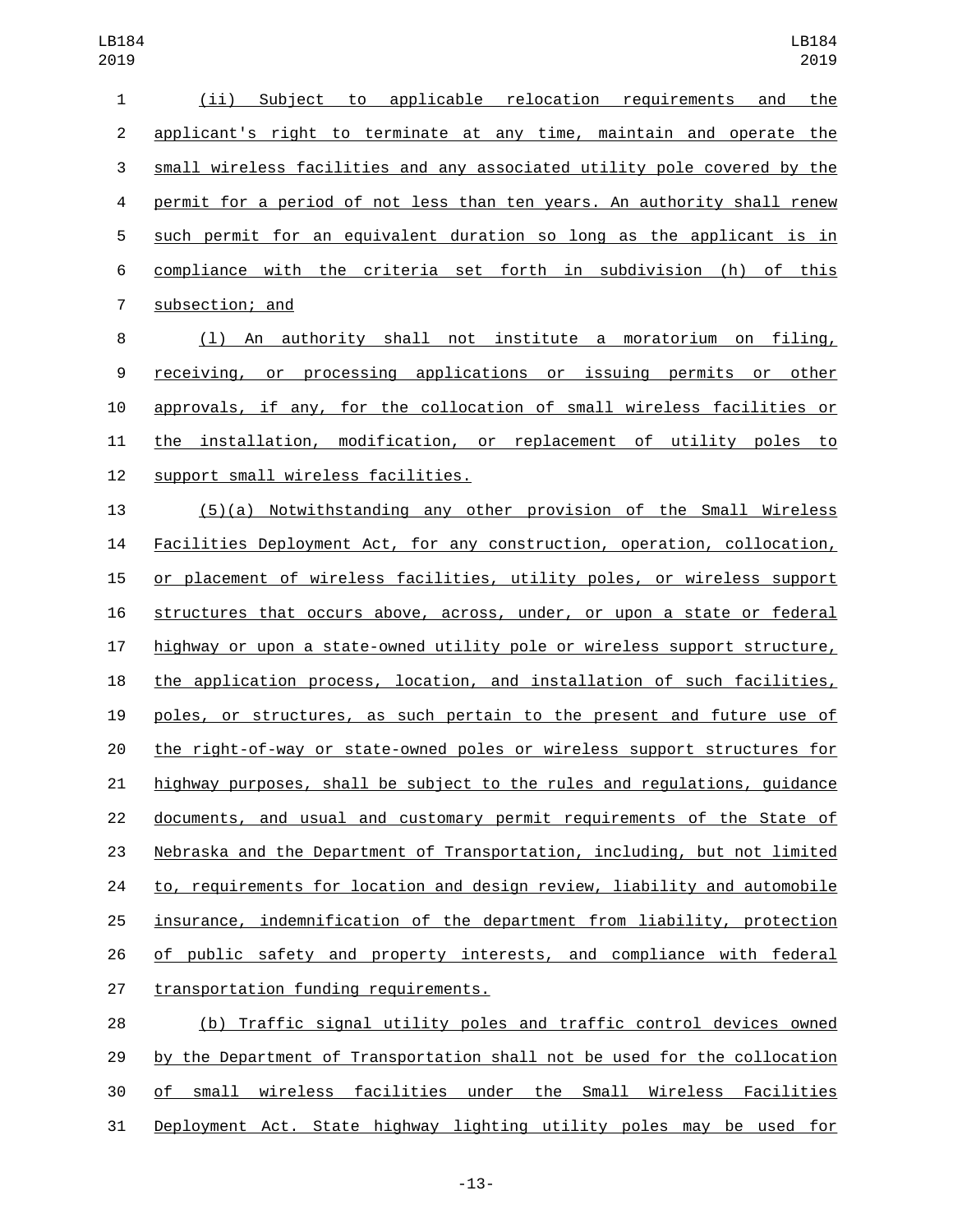collocation of small wireless facilities only if:1 (i) There are insufficient reasonable alternative collocation 3 options at or near the requested location; (ii) The small wireless facilities can be safely installed, 5 operated, and maintained; and (iii) The collocation of the small wireless facilities will not violate reasonable wind, ice, weight, and seismic load requirements on 8 state highway lighting utility poles. (c) Applicants that collocate small wireless facilities on state highway lighting utility poles assume the risk of loss or damage to, or loss of use of, such facilities when such poles are damaged, destroyed, or taken out of service on state property, except to the extent that such loss or damage is due to or caused by the negligence or willful misconduct of the Department of Transportation or its employees, contractors, or agents. This subdivision does not preclude claims against entities other than the Department of Transportation. (d) The construction, operation, maintenance, collocation, or placement of wireless facilities, utility poles, or wireless support structures shall occur at no cost to the Department of Transportation unless otherwise agreed in advance between an applicant and the 21 department. (e) The Department of Transportation may set and collect a reasonable application fee to cover its costs in administering the activities described in this subsection, as well as a uniform and nondiscriminatory system of annual occupancy rates for the use and 26 occupancy of state-owned property. (f) If the future maintenance or construction of a state or federal highway by the Department of Transportation requires the moving or

 relocating of wireless facilities, utility poles, or wireless support structures currently located within the right-of-way, such facilities,

poles, or structures shall be removed or relocated by the owner of the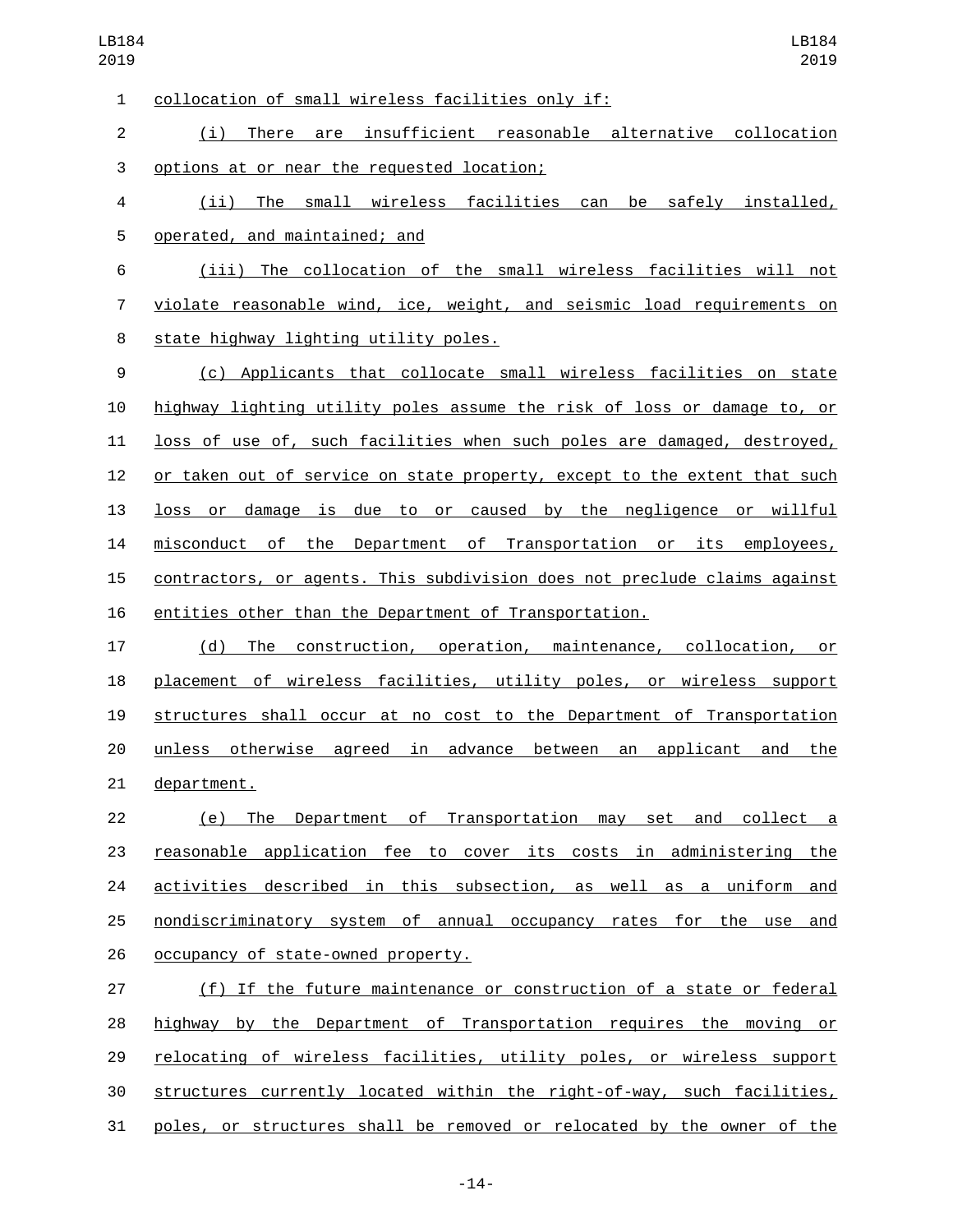facilities, poles, or structures at the owner's expense and as directed 2 by the department.

 (6) An authority shall not require an application for routine maintenance of small wireless facilities, replacement of small wireless facilities with small wireless facilities that are substantially similar or the same size or smaller, or the installation, placement, maintenance, operation, or replacement of microwireless facilities that are strung on cables between existing utility poles in compliance with the National Electrical Safety Code. An authority may require a permit for work that requires excavation or closing of sidewalks or vehicular lanes within the 11 right-of-way for such activities.

 (7) Any small wireless facility that is not operated for a continuous period of twelve months, excluding nonoperation due to a natural disaster or other unforeseeable circumstance or temporary equipment failure, shall be considered abandoned, and the owner of the facility shall remove such facility and related utility pole, unless such pole is otherwise being used by another utility or is owned by a party other than the owner of the removed small wireless facility, within ninety days after receipt of written notice from the authority notifying the owner of such abandonment unless cured within ninety days. The authority shall send such notice by certified or registered mail, return receipt requested, to such owner at the owner's last-known address.

 Sec. 34. (1) This section applies to activities of the wireless provider within the right-of-way.

 (2) A person owning, managing, or controlling authority poles in the right-of-way shall not enter into an exclusive arrangement with any person for the right to attach to such poles. A person who purchases or otherwise acquires an authority pole is subject to the requirements of 29 this section.

 (3) An authority shall allow the collocation of small wireless facilities on authority poles using the process in section 33 of this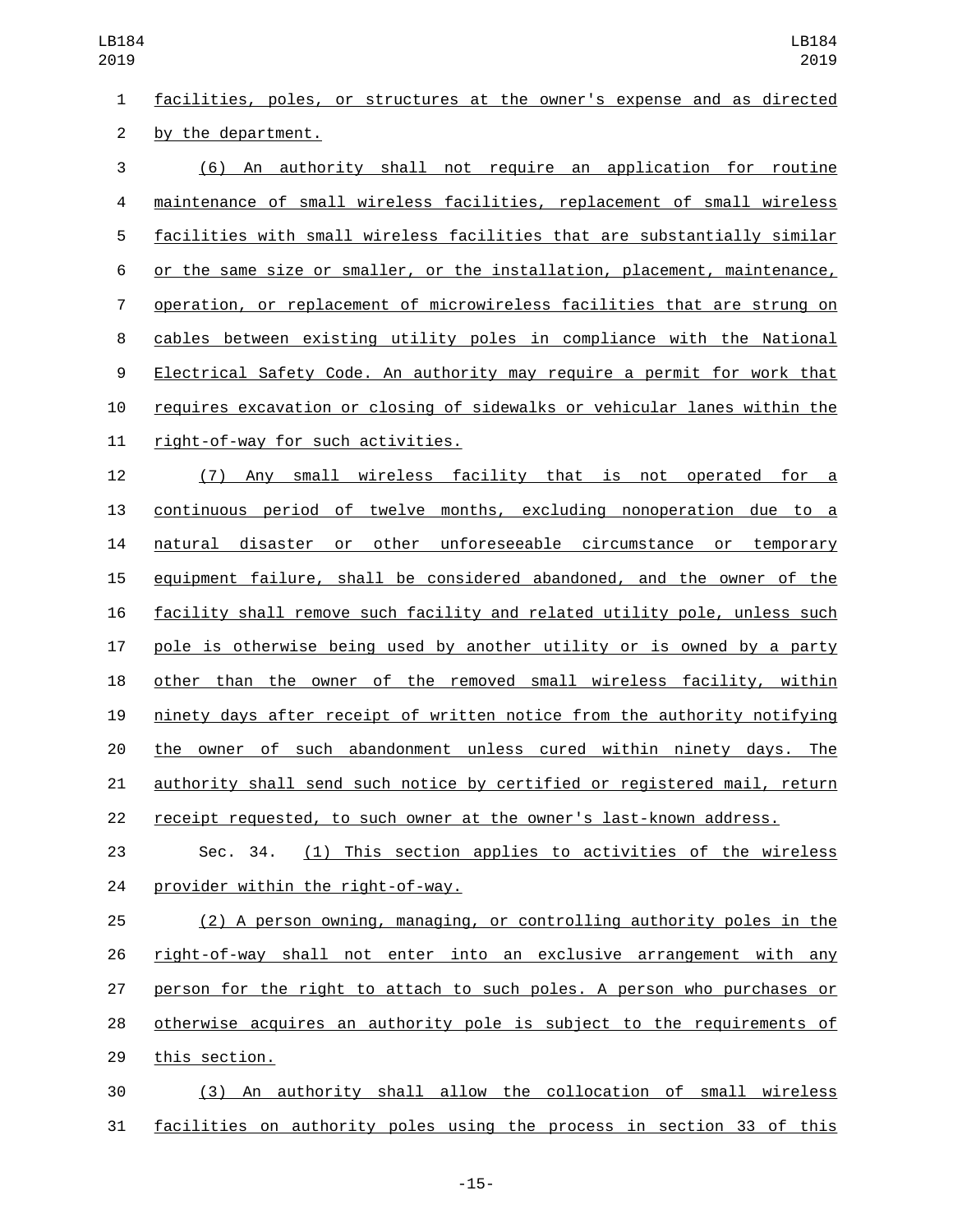1 act.

| $2 \left( \frac{1}{2} \right)$ | (4) The rates provided under section 35 of this act to collocate on     |  |  |  |
|--------------------------------|-------------------------------------------------------------------------|--|--|--|
|                                | 3 authority poles shall be nondiscriminatory regardless of the services |  |  |  |
|                                | 4 provided by the collocating person.                                   |  |  |  |

 (5)(a) The rates, fees, terms, and conditions for make-ready work to collocate on an authority pole shall be nondiscriminatory, competitively neutral, and commercially reasonable and shall comply with the Small 8 Wireless Facilities Deployment Act.

 (b) The authority shall provide a good faith estimate for any make- ready work necessary to enable the pole to support the requested collocation by a wireless provider, including pole replacement if necessary, within ninety days after receipt of a completed application. Make-ready work, including any pole replacement, shall be completed within sixty days after written acceptance of the good faith estimate by the applicant. An authority may require replacement of the authority pole only if it demonstrates that the collocation would make the authority 17 pole structurally unsound.

 (c) The person owning, managing, or controlling the authority pole shall not require more make-ready work than required to meet applicable codes or industry standards. Fees for make-ready work shall not include costs related to preexisting or prior damage or noncompliance. Fees for make-ready work, including any pole replacement, shall not exceed actual costs or the amount charged to other communications service providers for 24 similar work and shall not include any consultant fees or expenses.

 (d) For purposes of this subsection, make-ready work generally refers to the modification of utility poles or lines or the installation of guys and anchors to accommodate additional facilities.

 Sec. 35. (1) An authority shall not require a wireless provider to pay any rate, fee, or compensation to the authority or other person other than what is expressly authorized by section 86-704 or the Small Wireless Facilities Deployment Act for the right to use or occupy a right-of-way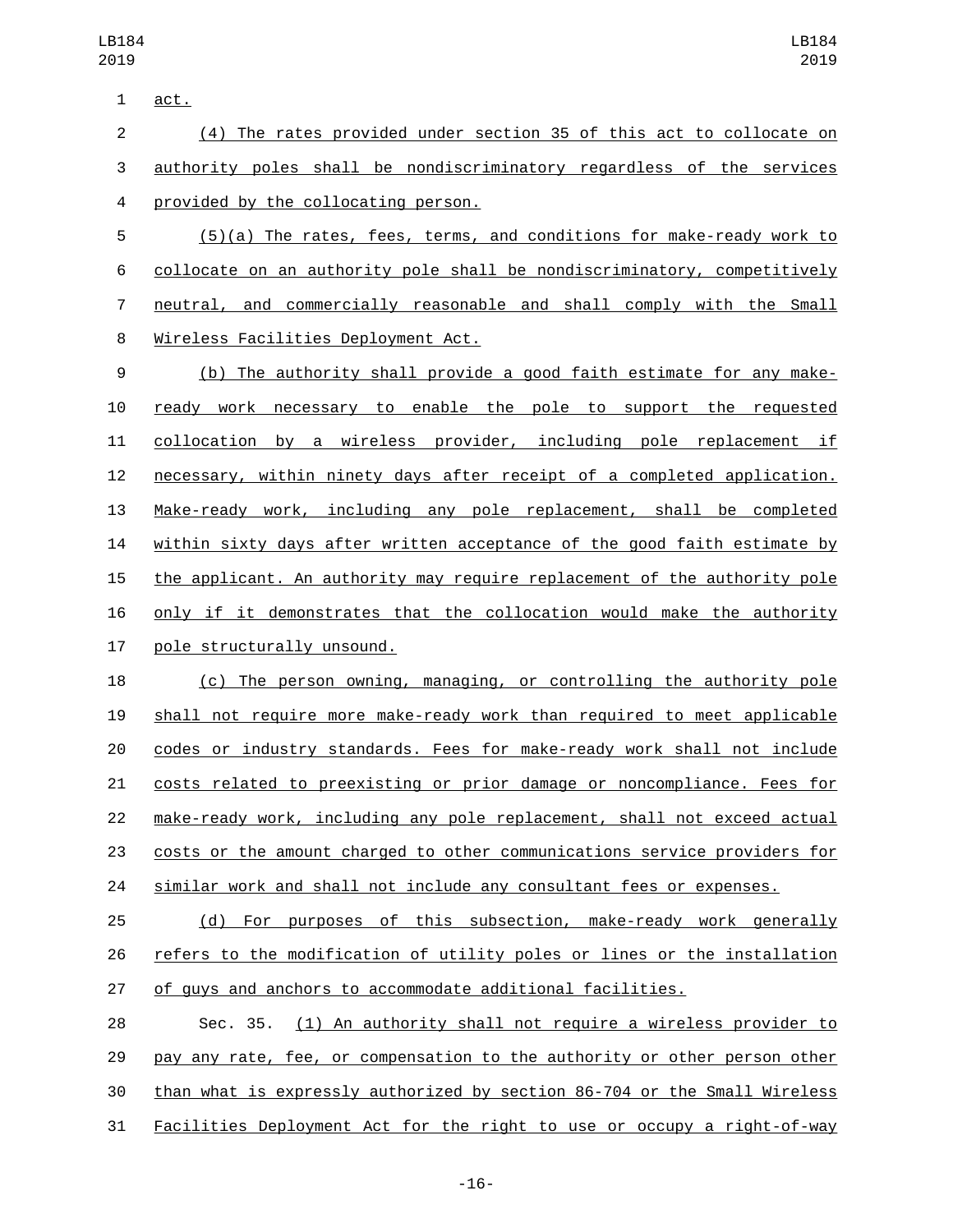for collocation of small wireless facilities on wireless support structures or utility poles in the right-of-way or for the installation, maintenance, modification, operation, and replacement of utility poles in 4 the right-of-way. (2) Application fees shall be subject to the following requirements: (a) An authority may charge an application fee only if such fee is required for similar types of commercial development or construction 8 within the authority's jurisdiction; (b) If costs to be recovered by an application fee are already recovered by existing fees, rates, licenses, or taxes paid by a wireless 11 provider, no application fee shall be assessed; (c) An application fee shall not include travel expenses incurred by a third party in its review of an application or direct payment or reimbursement of third-party rates or fees charged on a contingency basis 15 or a result-based arrangement; (d) An application fee for a collocation shall be limited to the cost of granting a building permit for similar types of commercial development or construction within the authority's jurisdiction. The application fees for collocation of small wireless facilities on an existing or replacement authority pole shall not exceed one hundred dollars each for the first five small wireless facilities on the same 22 application and fifty dollars for each additional small wireless facility 23 on the same application; and LB184 

 (e) The application fees for the installation, modification, or replacement of a utility pole and the collocation of an associated small wireless facility that are permitted uses in accordance with the specifications in section 32 of this act shall not exceed two hundred fifty dollars per pole for access to the right-of-way.

 (3) The rate for collocation of a small wireless facility to an authority pole in the right-of-way shall be no more than twenty dollars 31 per authority pole per year.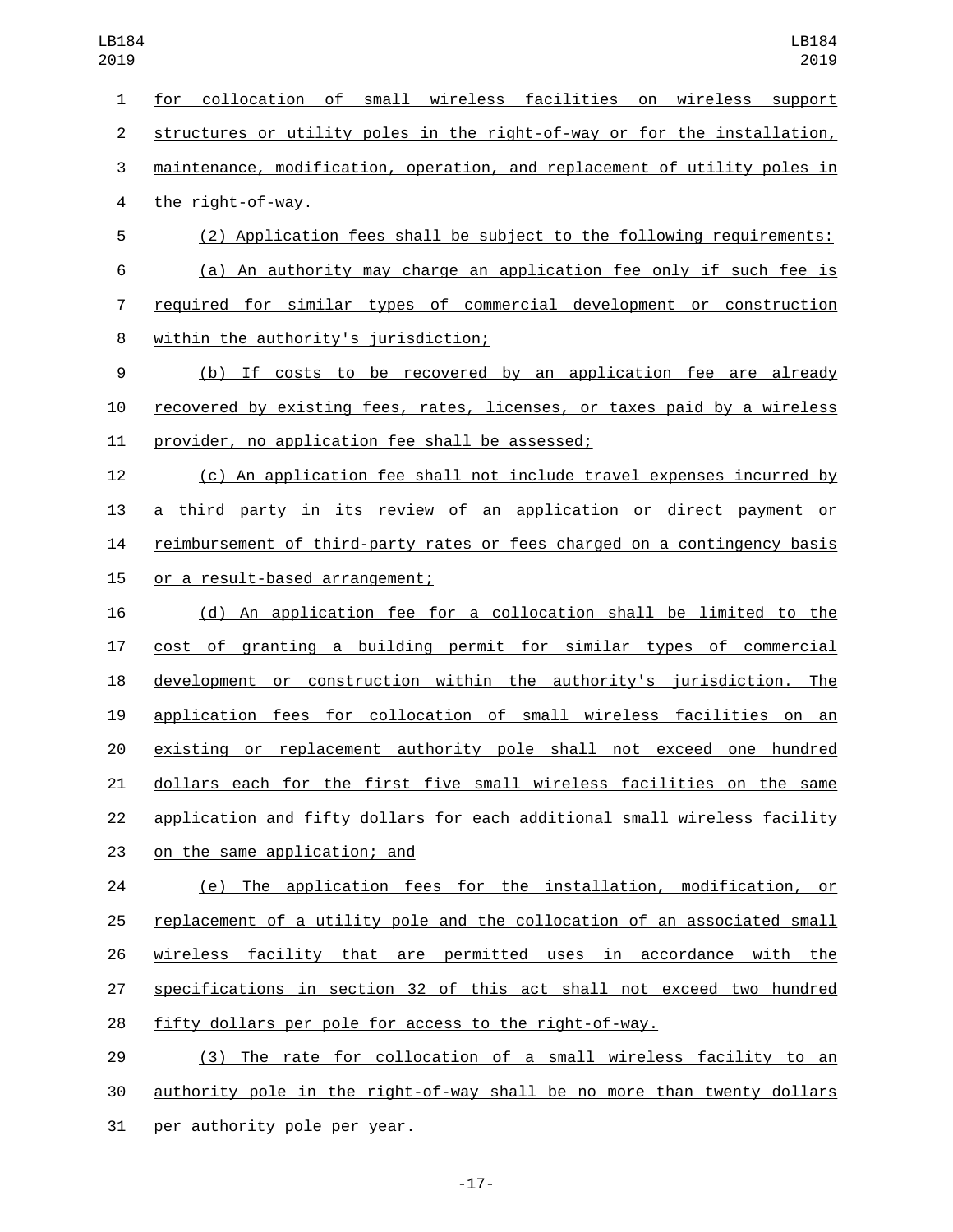Sec. 36. Nothing in the Small Wireless Facilities Deployment Act shall be interpreted to allow any entity to provide services regulated under 47 U.S.C. 521 to 573, as such sections existed on January 1, 2019, without compliance with all laws applicable to providers of such services. The Small Wireless Facilities Deployment Act shall not be interpreted to impose any new requirements on cable operators for the 7 provision of cable service in this state.

 Sec. 37. Except as provided by the Small Wireless Facilities Deployment Act or applicable federal law, an authority may continue to exercise zoning, land-use, and planning and permitting authority within its territorial boundaries, including with respect to wireless support structures and utility poles, except that no authority shall have or exercise any jurisdiction or authority over the design, engineering, construction, installation, or operation of any small wireless facility located in an interior structure or upon the site of any campus, stadium, or athletic facility not owned or controlled by the authority, other than to comply with applicable codes. An authority shall evaluate the structure classification for wireless support structures under the standard of the American National Standards Institute found in ANSI/ TIA-222, as such standard existed on January 1, 2019. Nothing in the Small Wireless Facilities Deployment Act shall authorize the state or any political subdivision thereof, including an authority, to require wireless facility deployment or to regulate wireless services.

 Sec. 38. (1) An authority may adopt an ordinance that makes available to wireless providers rates, fees, and other terms that comply with the Small Wireless Facilities Deployment Act. In the absence of an ordinance that fully complies with the Small Wireless Facilities Deployment Act and until such a compliant ordinance is adopted, wireless providers may install and operate small wireless facilities and utility poles under the requirements of the Small Wireless Facilities Deployment Act. An authority and a wireless provider may enter into an agreement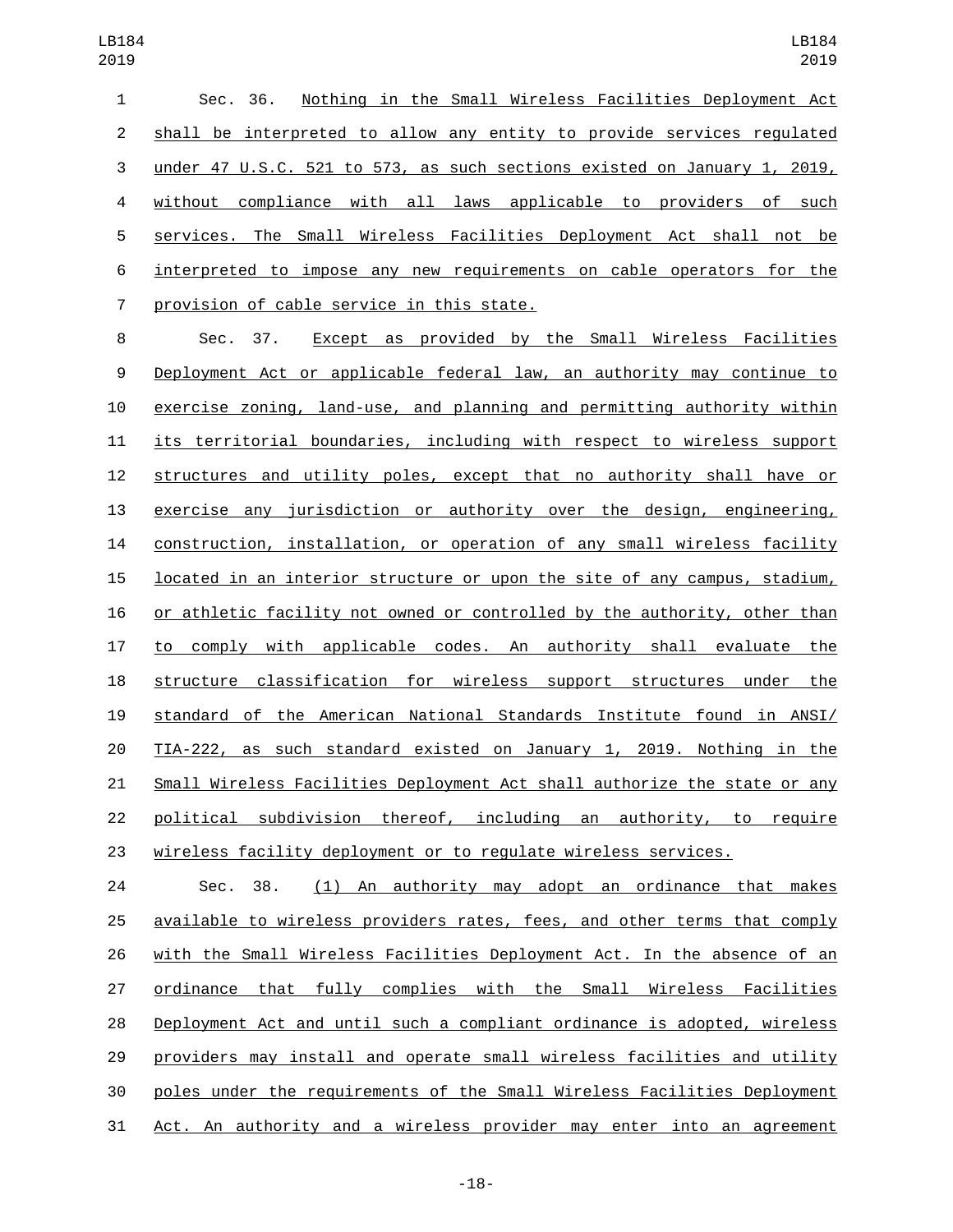implementing the Small Wireless Facilities Deployment Act, but an authority shall not require a wireless provider to enter into such an 3 agreement.

 (2) Agreements between an authority and a wireless provider for the deployment of small wireless facilities in the right-of-way under the terms of the Small Wireless Facilities Deployment Act are public-private agreements. Such agreements, and any ordinances implementing the Small Wireless Facilities Deployment Act, are matters of legitimate and significant statewide concern. An agreement or ordinance that does not fully comply with the Small Wireless Facilities Deployment Act shall apply only to small wireless facilities and utility poles that became operational or were installed before the effective date of this act. Such an agreement or ordinance shall not nullify, modify, amend, or prohibit a mutual agreement made prior to the effective date of this act between an authority and any wireless provider for the placement of small wireless facilities that were installed or approved for installation prior to the effective date of this act. Such an agreement or ordinance shall not be renewed, extended, or made to apply to any other small wireless facility on or after the effective date of this act unless it is modified to fully comply with the Small Wireless Facilities Deployment Act. If an agreement or ordinance is invalid in accordance with this subsection, in the absence of an agreement or ordinance that fully complies with the Small Wireless Facilities Deployment Act and until such a compliant agreement or ordinance is entered or adopted, small wireless facilities and utility poles that become operational or were constructed before the effective date of this act may remain installed and be operated under the requirements of the Small Wireless Facilities Deployment Act.

 (3) An agreement or ordinance that applies to small wireless facilities that become operational on or after the effective date of this act is invalid and unenforceable beginning on the effective date of this act unless it fully complies with the Small Wireless Facilities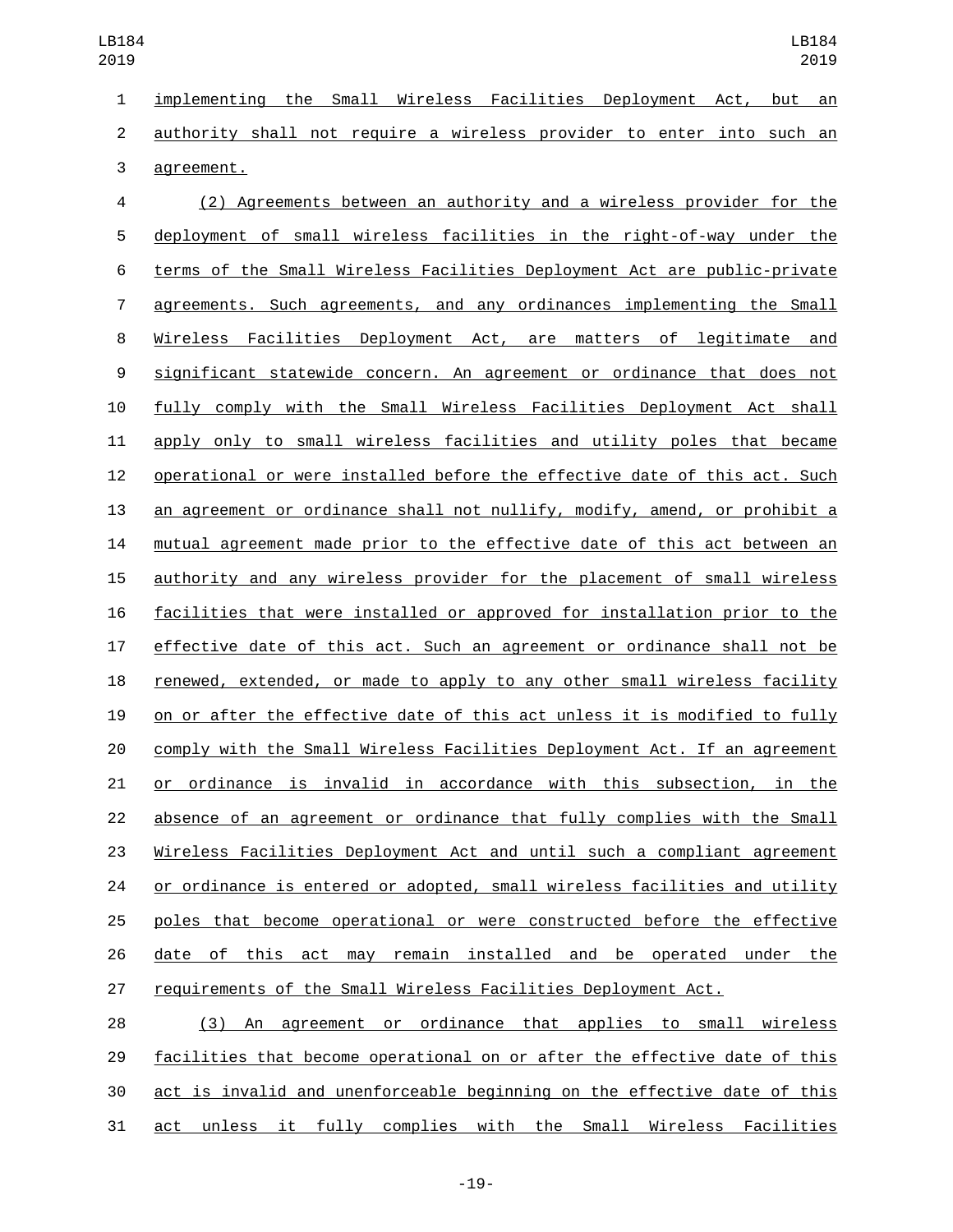Deployment Act except as provided in subsection (2) of this section. If an agreement or ordinance is invalid in accordance with this subsection, in the absence of an agreement or ordinance that fully complies with the Small Wireless Facilities Deployment Act and until such a compliant agreement or ordinance is entered or adopted, small wireless facilities and utility poles may be installed and operated in the right-of-way or become operational under the requirements of the Small Wireless 8 Facilities Deployment Act. Sec. 39. A court of competent jurisdiction shall have jurisdiction to determine all disputes arising under the Small Wireless Facilities Deployment Act. Pending resolution of a dispute concerning rates for collocation of small wireless facilities on authority poles, the person owning or controlling the authority pole shall allow the collocating person to collocate on its poles at an annual rate of no more than twenty dollars with rates to be reconciled upon final resolution of the dispute. Sec. 40. The Small Wireless Facilities Deployment Act does not apply to the University of Nebraska system, the Nebraska state college 18 system, the community college system, and all campuses, area, and 19 property of such systems. Sec. 41. (1) A public power supplier shall not be required to allow the collocation of small wireless facilities on utility poles owned, operated, or managed by a public power supplier except pursuant to a negotiated pole attachment agreement containing reasonable and nondiscriminatory terms and conditions, including, but not limited to,

 applicable rates, and the permit, operational, and safety requirements of 26 the public power supplier.

 (2) The annual pole attachment rate for the collocation of a small wireless facility supported by or installed on a utility pole owned, operated, or managed by a public power supplier shall be fair, reasonable, nondiscriminatory, cost-based, and set by the board of such public power supplier in accordance with section 70-655.